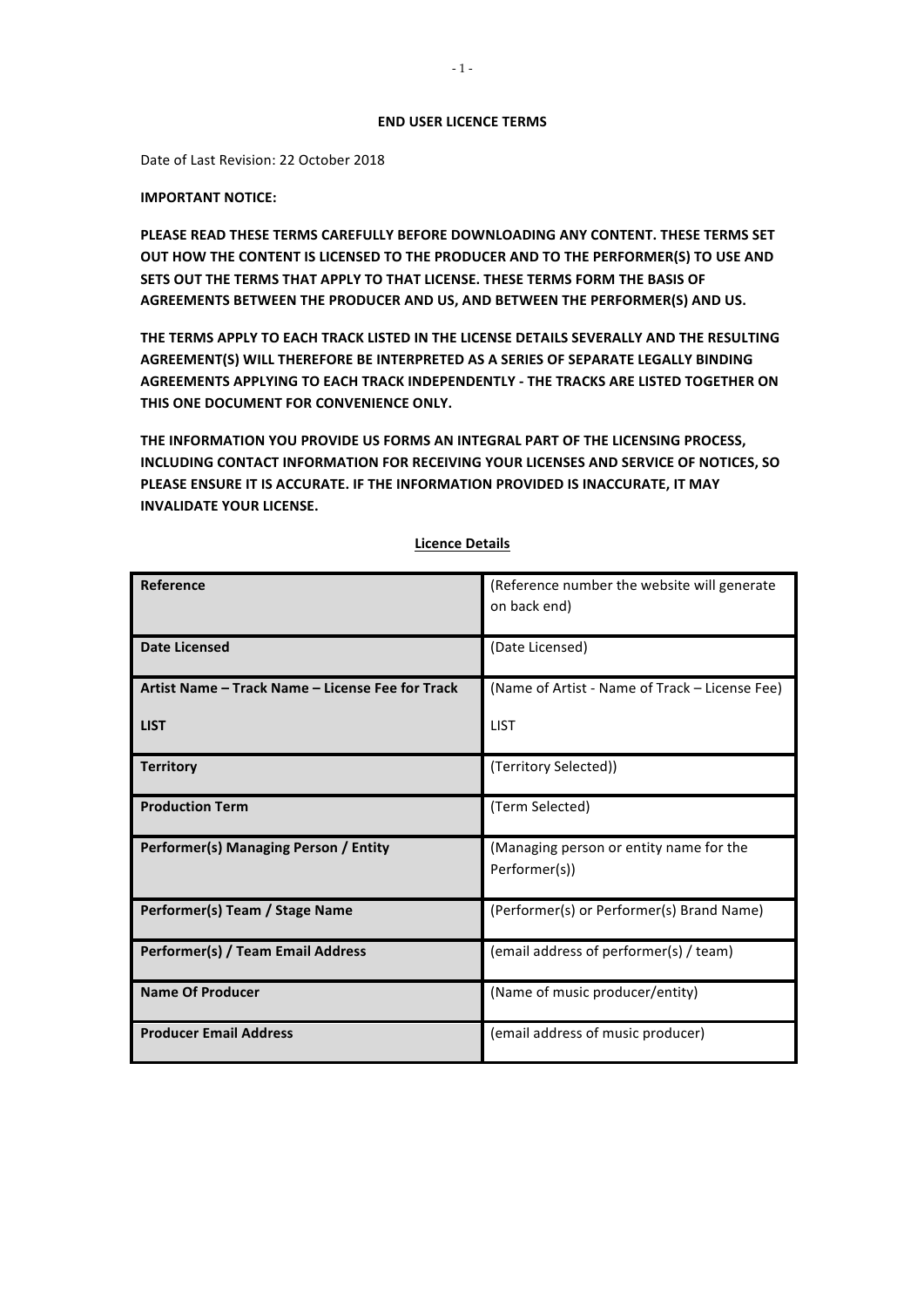# **Licensed Use and Permitted Purpose related to each Track**

| <b>Producer Licensed</b><br>Use          | (1) Use the Track for the making of a bespoke Mix for the purpose of<br>accompanying a Routine, which may include the Recording (and<br>thereby the underlying Composition) being edited and adapted<br>and combined with other recordings (including without limitation<br>being cut down, tempo-shifted, combined with other recordings<br>as a remix/medley and sound effects and voice over being added)<br>but specifically subject to the Recordings (and thereby the<br>underlying Compositions) not undergoing a material creative re-<br>interpretation and/or the fundamental character of the music<br>and/or lyrics of the Compositions not being altered.                                                                                                                                                                |
|------------------------------------------|---------------------------------------------------------------------------------------------------------------------------------------------------------------------------------------------------------------------------------------------------------------------------------------------------------------------------------------------------------------------------------------------------------------------------------------------------------------------------------------------------------------------------------------------------------------------------------------------------------------------------------------------------------------------------------------------------------------------------------------------------------------------------------------------------------------------------------------|
| Performer(s)<br><b>Permitted Purpose</b> | (1) Put the Track as all or part of the Mix to choreography as a<br>Routine.<br>(2) Use the Track as part of the Mix i) to accompany the performance<br>of the Routine by Performer(s), and ii) for training and<br>preparation purposes with respect to the Routine by Performer(s)<br>limited to a maximum of no more than 35 individuals;<br>The non-commercial making available of Videos of the<br>(3)<br>performance of the Routine by Performer(s) incorporating the<br>Track as part of the Mix on websites controlled by the<br>Performer(s) and Facebook and Youtube;<br>(2) above is subject to any rights managed by any collecting society in the<br>relevant territory (for example the venue where the Routine is performed<br>may still require a BMI or ASCAP licence in the US, or a PPL PRS licence in<br>the UK). |

# **Terms and Conditions**

- 1. These Terms set out the terms and conditions that apply to the use by the Producer and the Performer(s), as end users, of the Works licensed from us. By submitting an order on the Website, the Ordering Party is submitting an offer to form an Agreement between the Ordering Party and us incorporating these Terms. We shall send a confirmation email to the Ordering Party and thereby separate legally binding Agreements shall be formed between (1) the Producer and us, and  $(2)$  the Performer(s) and us, each incorporating all of these Terms that apply to the Producer or the Performer(s) respectively. We shall send an email notification to the Confirming Party that the Ordering Party has placed the order, with details on how to access the Agreement. Notwithstanding the coming into effect of any Agreement incorporating these Terms, the licence to use such Works is subject to our receipt in full in cleared funds of the Licence Fee.
- 2. We hereby grant to the Producer a personal, non-exclusive, non-transferable, limited, right to use the Works for the Producer Licensed Use. We hereby grant to the Performer(s) a personal, non-exclusive, non-transferable, limited, right to use the Works as embodied in the Mix for the Performer(s) Permitted Purpose. The Recording(s), including the Composition(s) may be used only for the Producer Licensed Use and the Performer(s) Permitted Purpose (and for no other purpose whatsoever), subject to, and in accordance with, the terms and conditions of the Agreement.
- 3. The Licensed Use of the Track to make the Mix or Videos and to play in public the Mix or Videos (i.e. in venues), or upload the Mix or Videos to any website or platform, is valid only for the Production Term (i.e. one year). Such Mix or Videos uploaded to websites or platforms during the Production Term may continue to be made available on those websites and Platforms for the Exploitation Term (i.e. in perpetuity). Following the end of the Production Term, the Licensee shall permanently delete any copies of Recordings or the Mix remaining in their possession, other than the Mix and Videos as uploaded at that date.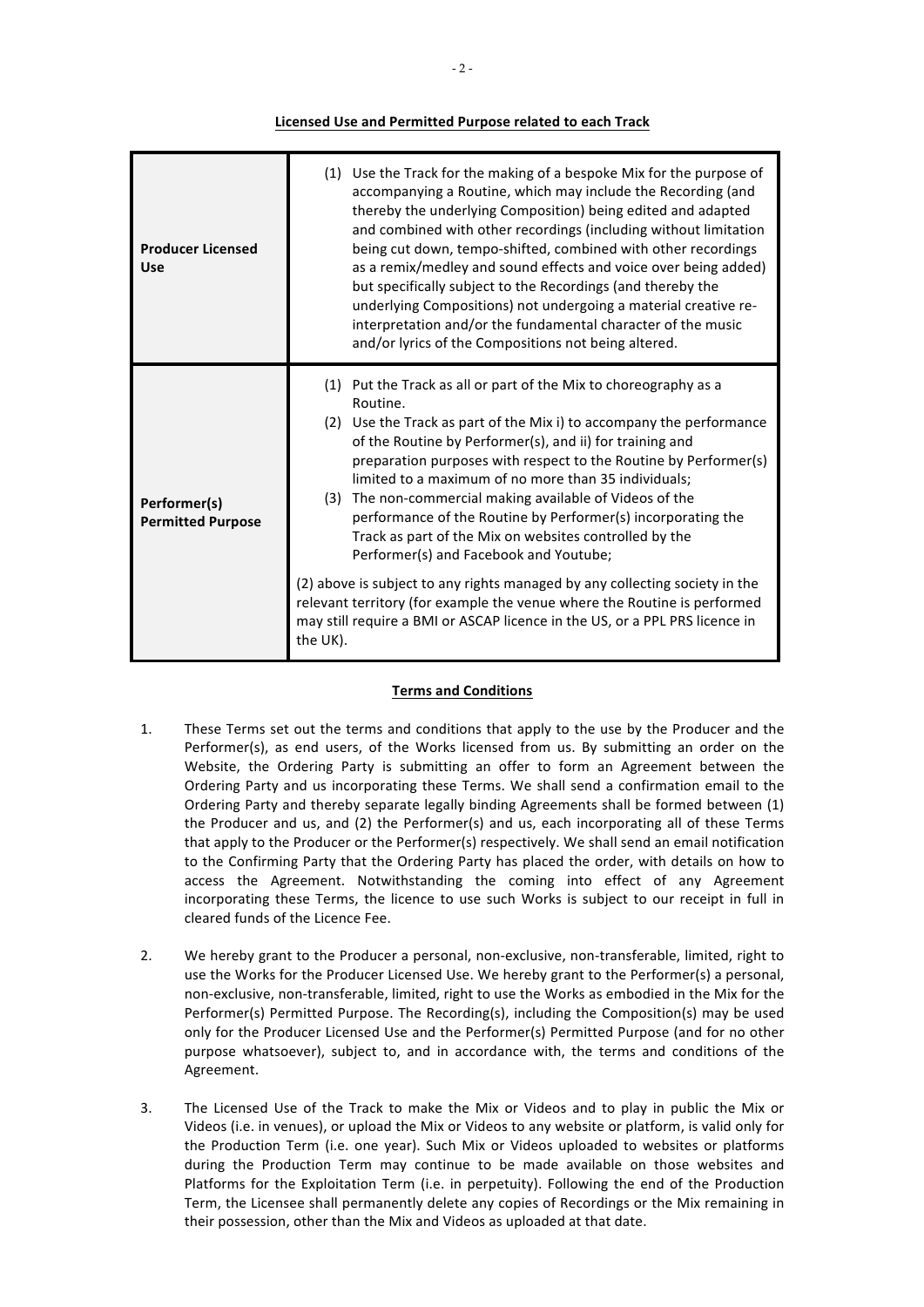- 4. The Licence Fee is calculated according to the information provided to us by the Ordering Party. The Licensee warrants that all information provided is accurate and not misleading to any material extent.
- 5. The Ordering Party must pay the Licence Fee (on their own behalf and on behalf of the Confirming Party) before the Producer can download the chosen Works. To pay, please follow the payment instructions on the Website. The Ordering Party promises that all payment information provided is accurate and that they are entitled to use the chosen payment method. If using a credit or debit card or PayPal, the Ordering Party confirms that they are authorised to use the credit or debit card or PayPal password and username. If the Licence Fee payment is subsequently declined or we do not receive payment for any reason, we may terminate any Agreement immediately and neither the Performer(s) nor the Producer may use the Works. If there are a number of invoices owed by the Licensee to us, we may apply any sums received against any amount owed, at our discretion. The quoted Licence Fee includes VAT, if applicable. No refund is due should Licensee not make full or any use of the Works and/or Mix as licensed hereunder.
- 6. Notwithstanding anything else in these Terms, the Performer(s) shall remain responsible for ensuring the Performer(s)'s use of the Works is only in venues that have all relevant licences and clearances from any collection societies, incorporations or entities managing the licensing in relation to public performance or play-out, in respect of the rights in the Works embodied in the Mix in each applicable territory in which such venues are located (where applicable).
- 7. Agreements are made on the basis that the Licensee is acting for purposes relating to their trade, business, craft or profession. We do not grant licences to individuals acting outside of those purposes. Any use by the Licensee of the Works for purposes outside of their trade, business, craft or profession (for example, private use), shall be a breach of the Agreement and if we become aware of (or has reason to believe) such circumstances, we are entitled to terminate the Agreement (and any licences granted to the Licensee further to any Agreement). We also reserve all our rights to seek all remedies at law and in equity for breach of the terms of the Agreement.
- 8. The Producer is licensed to use only Recordings obtained from the Website in making the Mix.
- 9. Works can be downloaded by the Producer in the following formats: MP3 and WAV, such formats being collectively defined as "Digital Content". We do not accept any liability whatsoever, howsoever arising, for the Producer's inability to receive or access the Website and/or the Works, or for any damage caused to computers and/or associated systems, resulting from the incompatibility of devices and/or associated systems with such Digital Content.
- 10. All rights in and to the Works not expressly granted under the Agreement are expressly reserved to us and/or the applicable rights-holder.
- 11. We may in our own absolute discretion make available, with or without payment, demo versions of the Works for testing purposes solely in preparation for the Producer Licensed Use. Works made available in this way must not be used for any other purpose.
- 12. The Licensee agrees that if the Licensee breaches or threatens to breach any provision in any Agreement, we shall be irreparably harmed and, without any requirement for any additional findings of irreparable injury or harm or other considerations of public policy, we shall be entitled to receive an injunction compelling specific performance by the Licensee of their obligations under these Terms without the necessity of posting any bond or other security. We also reserve all our rights to seek all remedies at law and in equity for breach of the terms of any Agreement.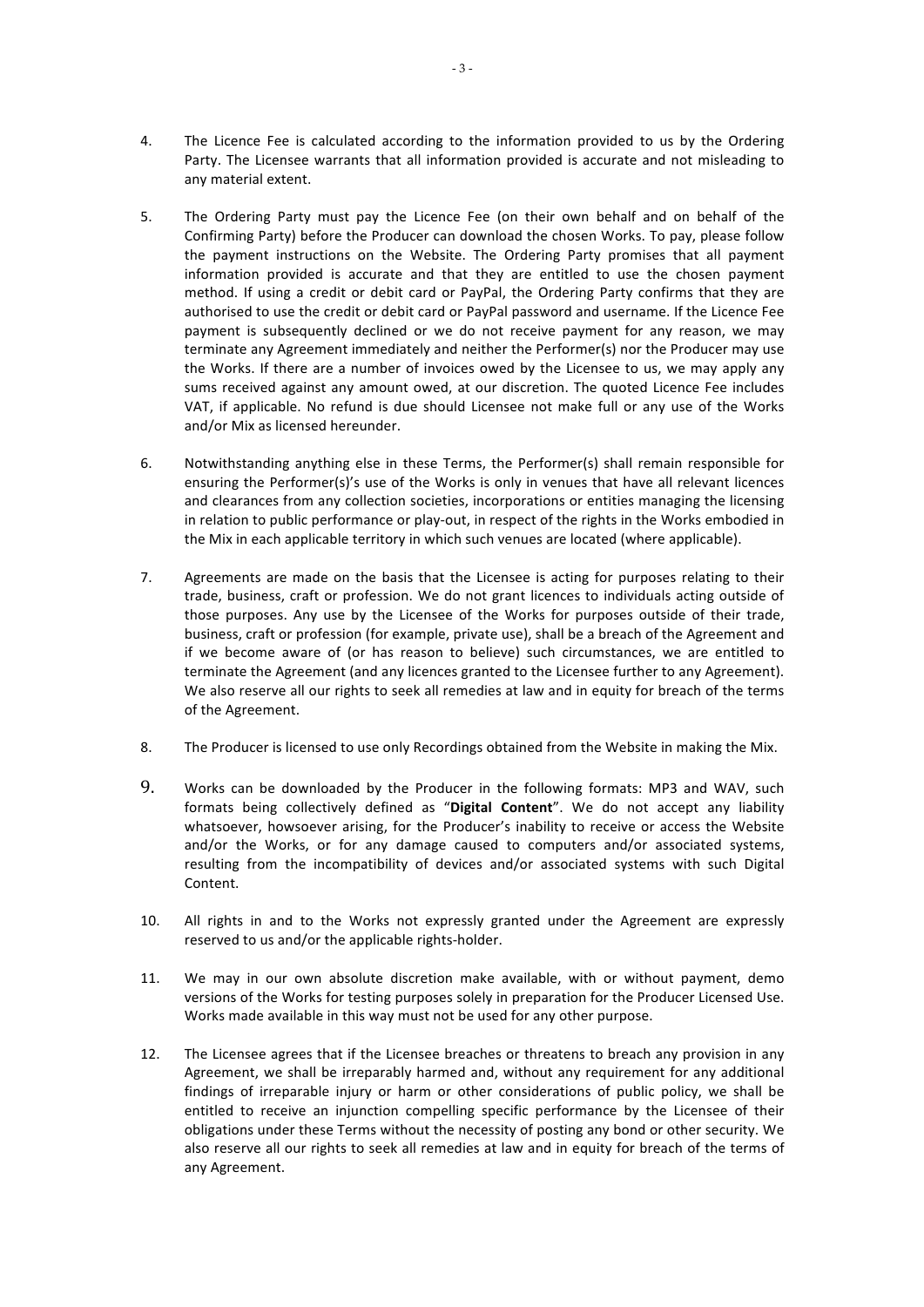- 13. The Licensee shall not grant sub-licences, in whole or in part, of any of the rights granted under any Agreement, or sub-contract any aspects of exploitation of the rights licensed to the Licensee, without our prior written consent.
- 14. The Licensee shall comply with all applicable laws in performing its obligations and exercising its rights under any Agreement. We may require Licensee to cease all use of any of the Works if we reasonably believe that Licensee's use of the Works infringes any third party rights, or breaches any Agreement and/or any applicable law or regulation. In such instance, we may terminate any Agreement with the Licensee immediately on written notice. Licensee hereby agrees that i) Licensee will not attempt to avoid service of any notice issued to Licensee by us in relation to an Agreement; and ii) an email sent to the email address provided to us for Licensee during the ordering process constitutes a properly served written notice under an Agreement; and iii) Licensee will immediately cease all use of any of the Works (including without limitation the Producer Licensed Use and/or the Performer(s) Permitted Purpose as applicable) upon being served a notice of termination by us under an Agreement.
- 15. The Licensee shall not infringe the Intellectual Property Rights of Licensor or those of any third party in relation to the Licensee's use of the Works to the extent that such use is not licensed by any valid and subsisting Agreement. Examples of types of use that are not covered under any of the Licensed Uses include but are not limited to: re-recording of any Composition; "DJ re-mixing" of any Recording or Composition for commercial release; incorporation of Recordings, Mixes or Videos onto any tangible medium; sale or making available of any Recording, Mix or Video, in any form (including without limitation tangible or digital) in return for money or money's worth in connection with the Producer Licensed Use and/or Performer(s) Permitted Purpose or otherwise, except as explicitly permitted;
- 16. The Licensee shall not transmit any material that is unlawful, defamatory or offensive in relation to the Licensee's use of the Works. The Licensee shall not use the Works in any manner intended to defame, damage goodwill or be inconsistent with the image and reputation of the copyright owners of the Works or us. Except as expressly permitted in this Agreement Licensee shall not materially alter or (unless otherwise permitted at law without approval) parody the Works. The Licensee shall not use the Works in a manner that could damage, disable, impair, overburden or compromise our systems or security. The Licensee is responsible for carefully assessing the suitability of the Works for the Licensee's purpose, including as regards the suitability of lyrics or any association that may exist with the Works or the author or performer of such Works.
- 17. The Licensee shall not use any Recording, Composition or the name or any other branding or identification of any author or performer of the Recording or Composition in such a way that may indicate or imply the promotion, approval or commercial association of the same with any product, service, person, campaign or concept including the Producer, Performer(s), or any event or venue at which a Routine is performed.
- 18. If the Licensee becomes aware of any misuse of any of the Works, or any security breach in connection with any Agreement that could compromise the security or integrity of the Works or otherwise adversely affect the Licensor and/or rights holder(s) in the Works, the Licensee shall, at its own expense, promptly notify us and fully co-operate with us to remedy the issue as soon as reasonably practicable. We may suspend any rights under any Agreement until the misuse or security breach is remedied.
- 19. The Licensee shall not remove, bypass, circumvent, neutralise, or modify any of the technological protection measures used on the Website, or attempt to do so.
- 20. The original Copyright owner(s) of the Works retain all respective Intellectual Property Rights in the Works and in any "Derivative Works" (these being work generated or developed following the date of any Agreement which is based on the Works) or an underlying work in relation to this (including translations, musical arrangements, dramatisations, fictionalisations, motion picture versions, sound recordings, art reproductions, abridgements, condensations, or any other form in which a work may be recast, transformed or adapted). The Licensee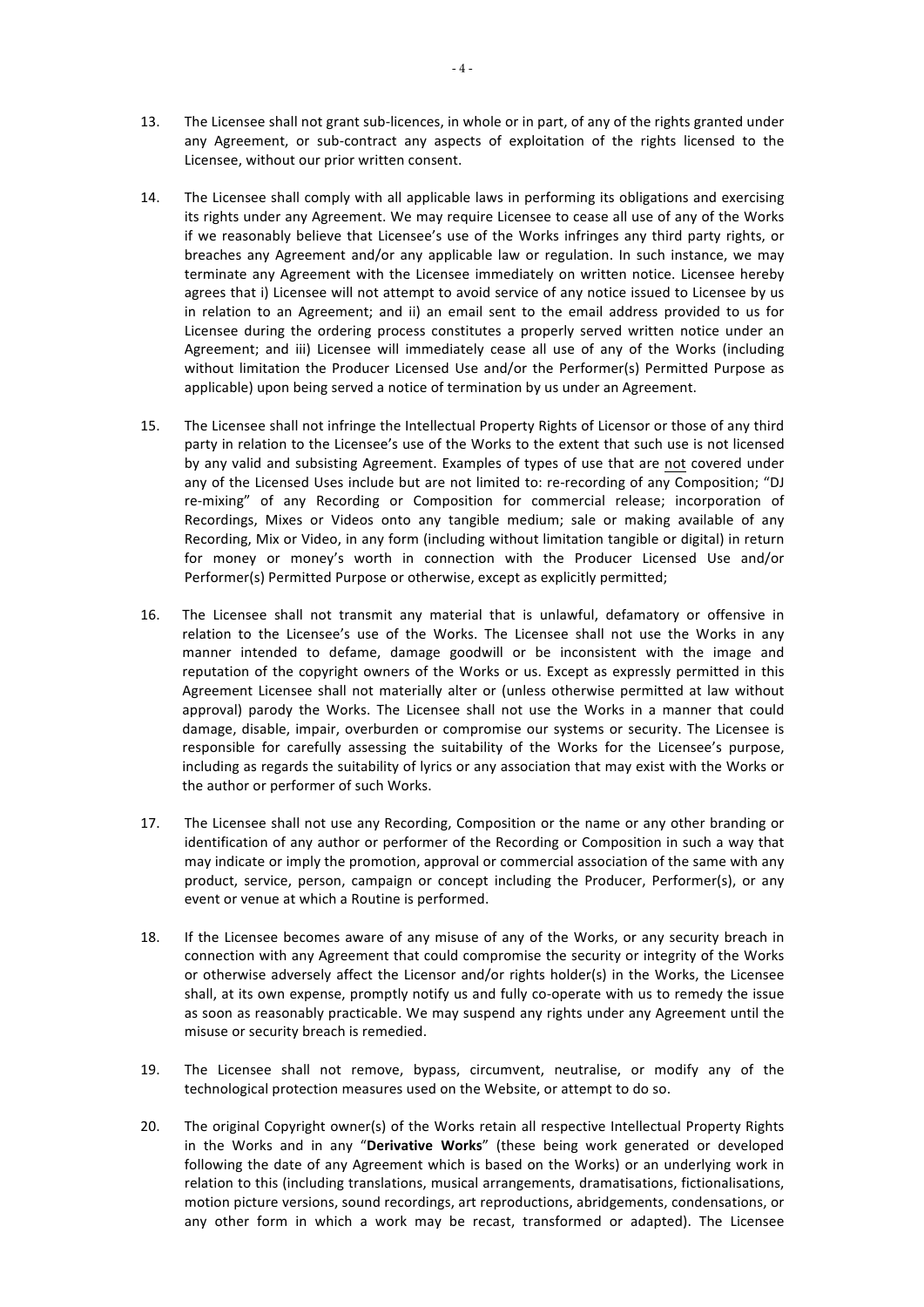acknowledges that rights in the Works are licensed rather than sold and that the Licensee has no rights in or to the Works other than the right to use them strictly in accordance with the terms of any valid and subsisting Agreement.

- 21. The Licensee assigns to us, and shall assign, any and all other Intellectual Property Rights than those covered in clause 20 above in any development of the Works or any Derivative Work the Licensee may create, by way of future assignment of copyright. The Licensee shall execute any assignment or confirmatory assignment as we may require.
- 22. The Licensee warrants that they are entitled to enter into the Agreement and that their use of the Works and any Derivative Works, does not or will not infringe any third party's Intellectual Property Rights.
- 23. The Ordering Party warrants that they have full authority to enter into a legally binding Agreement on behalf of the Confirming Party.
- 24. Save where expressly provided, all conditions, warranties or other terms which might have effect between the parties or be implied or incorporated into this licence or any collateral contract, whether by statute, common law or otherwise, are hereby excluded to the maximum extent permitted by law.

### 25.

- (a) Nothing in this licence shall operate to exclude or limit our liability for:
	- (i) death or personal injury caused by its negligence;
	- (ii) fraud; or
	- (iii) any other liability which cannot be excluded or limited under applicable law.
- (b) We shall have no liability for any losses or damages which may be suffered by Licensee (or any person claiming under or through Licensee), whether the same are suffered directly or indirectly or are immediate or consequential, and whether the same arise in contract, tort (including negligence) or otherwise howsoever, which fall within any of the following categories:
	- (i) loss of profits;
	- (ii) loss of anticipated savings;
	- (iii) loss of business opportunity;
	- (iv) loss of contracts;
	- (v) loss of goodwill; or
	- (vi) loss arising from damaged, corrupted or lost data.
- (c) Subject to clause 25(a) our liability, whether in contract, tort (including negligence), or otherwise and whether in connection with this licence or any collateral contract, shall not exceed the License Fee paid hereunder.
- 26. We warrant that i) we are entitled to enter into the Agreement and grant the rights granted under the Agreement; ii) the performance of the services and grant of rights hereunder will not violate or conflict with the terms of any other agreement to which we may be bound; (iii) we have complied with all applicable laws and regulations regarding the subject matter herein; and (iv) we are authorized to permit up to a maximum of 35 individuals associated with the Performer(s) to use and copy the Works for training and preparation purposes in connection with the Performer(s) Permitted Purpose.
- 27. We will defend, indemnify and hold the Performer(s) harmless from and against any and all third party claims, suits, demands, liabilities, costs, judgments, penalties or expense (including reasonable attorney's fees and court costs) that may be obtained against, imposed upon or suffered as a result of any breach of any such warranty or representation, arising from or in connection with any uses of the Works permitted herein or any material breach by us of the terms and conditions of an Agreement.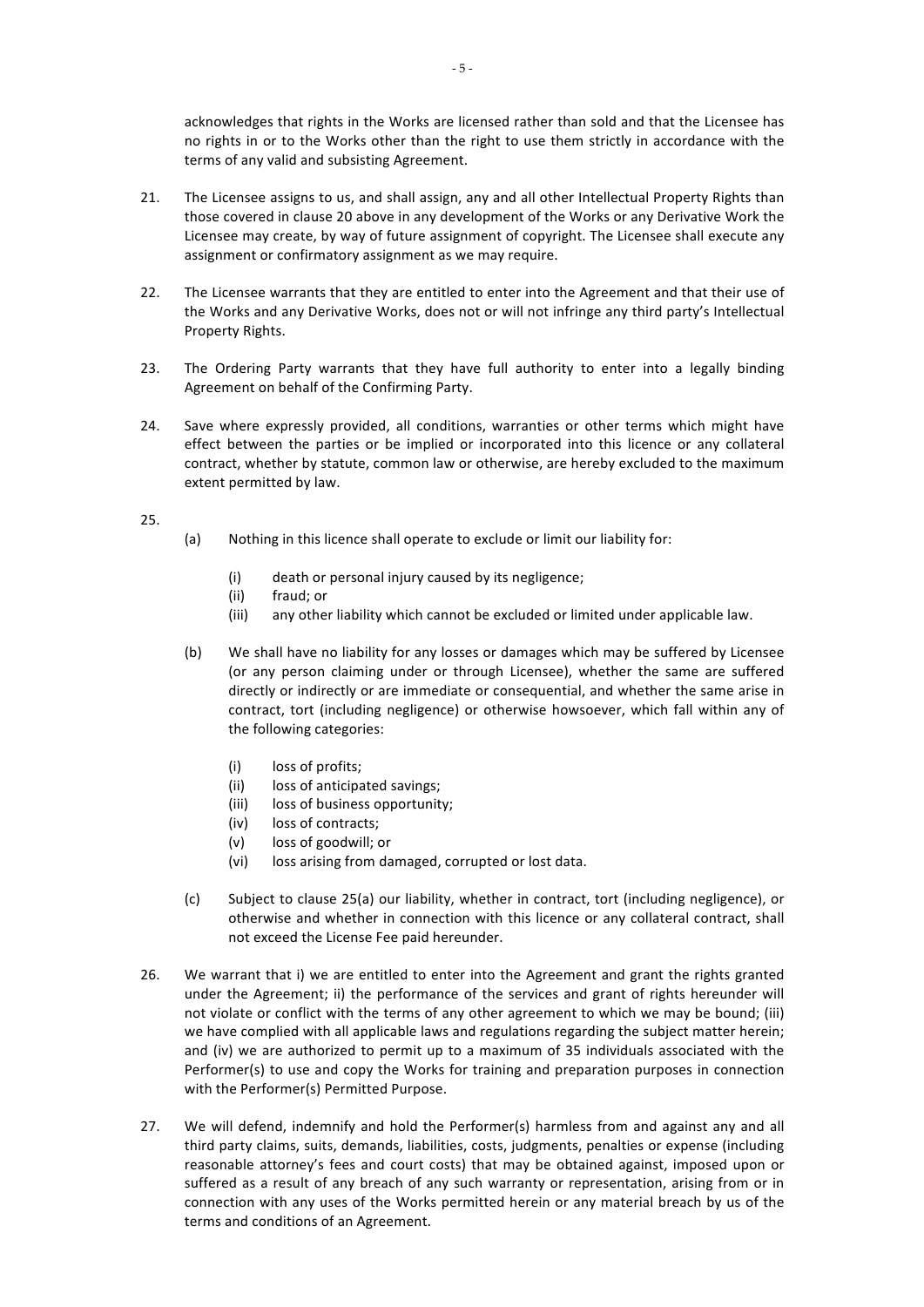- 28. If Licensee fails to comply with any term of any Agreement, we may (without prejudice to any other rights we may have) terminate any Agreement immediately.
- 29. Licensee shall indemnify and keep indemnified us against all claims, costs, damages, expenses (including legal fees) incurred by us arising out of and/or in connection with any breach by Licensee of any of these Terms, including any use of the Works other than in accordance with the Licensed Use and these Terms.
- 30. We may assign or otherwise transfer any of our rights under the Agreement. Licensee may not assign or otherwise transfer any of Licensee's rights under the Agreement, whether in whole or in part.
- 31. Upon termination of the Agreement or expiry of the applicable Term, all rights granted under the Agreement shall immediately cease and terminate.
- 32. These Terms, any Agreement and any claim or dispute of whatever nature (including any noncontractual dispute) arising out of or relating to the same shall be governed by, and construed in accordance with, the laws of England whose courts shall have exclusive jurisdiction over all such disputes, The Licensee consents to personal jurisdiction of and venue in the courts within or having jurisdiction over such country, and waives any objection the Licensee might otherwise have had on the basis of the doctrine of *forum non conveniens*.
- 33. These Terms shall constitute all of the terms applying between the Licensee and us with regard to the subject matter thereof and the parties thereto shall enter into it solely on that basis without reliance on any other representations whatsoever (other than those expressly stated in the Agreement). No amendment shall be made to the Agreement except in writing by all parties hereto.
- 34. Any reference in these Terms to any statute or statutory provision order or regulation shall be construed as including a reference to that statute or statutory provision order or regulation as from time to time amended modified extended or re-enacted whether before or after the date of the Agreement and to all statutory instruments orders regulations and directives modifying or extending the same.
- 35. Unless the context otherwise requires words denoting the singular shall include the plural and vice versa and words denoting any one gender shall include all genders and words denoting persons shall include bodies corporate unincorporated associations and partnerships.
- 36. The expression "copyright" means the entire copyright including rental and lending right database right and design right subsisting under the laws of the United Kingdom and all analogous rights subsisting under the laws of each and every jurisdiction throughout the world.
- 37. All references to "including" shall be deemed to be construed as "including, without limitation" or "including, without limit" and "including " shall be construed accordingly.
- 36. Unless otherwise stated references to clauses sub-clauses sub-paragraphs schedules annexures and exhibits relate to these Terms.

# **Definitions**

| Agreement          | any agreement that comes into force incorporating these Terms,<br>pursuant to the process set out in clause 1 of these Terms; |
|--------------------|-------------------------------------------------------------------------------------------------------------------------------|
| <b>Composition</b> | any underlying composition comprising either music and/or lyrics<br>embodied in the relevant Recording(s);                    |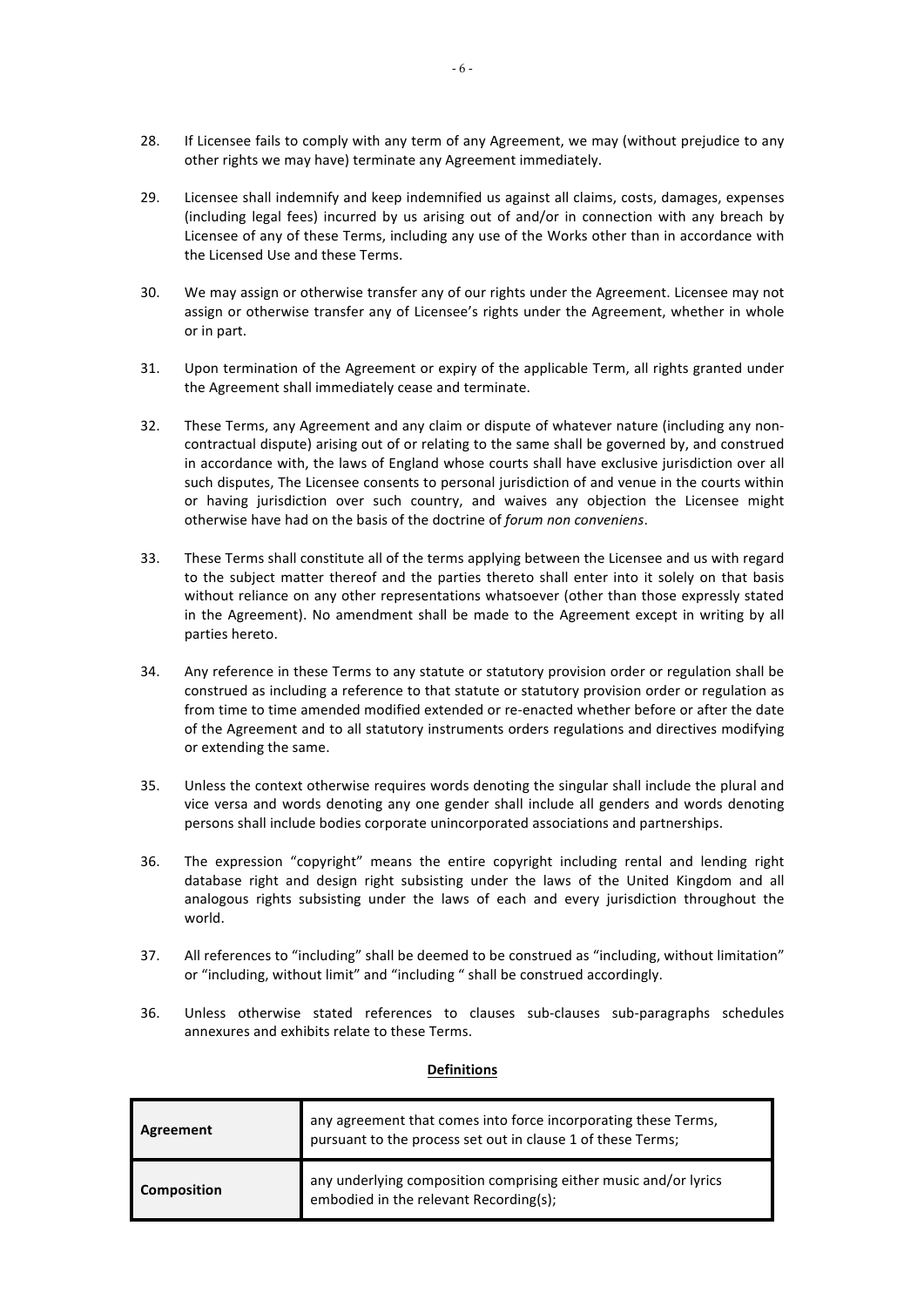| <b>Confirming Party</b>                       | whichever of the Producer or Performer(s) is not the Ordering Party. If<br>the Performer(s) make their own Mix, all reference to the Producer<br>shall be read as referring to the Performer(s);                                                                                                                                                                                                                                                                                                                                                                                                                                                                                                                                                                                                                                                                                                                                                |
|-----------------------------------------------|-------------------------------------------------------------------------------------------------------------------------------------------------------------------------------------------------------------------------------------------------------------------------------------------------------------------------------------------------------------------------------------------------------------------------------------------------------------------------------------------------------------------------------------------------------------------------------------------------------------------------------------------------------------------------------------------------------------------------------------------------------------------------------------------------------------------------------------------------------------------------------------------------------------------------------------------------|
| <b>Exploitation Term</b>                      | the duration of the licence during which the Licensee may continue to<br>make available Mixes and Videos as permitted in the Licensed Use<br>which the Licensee have selected as part of the licensing process as set<br>out on the Website: in perpetuity;                                                                                                                                                                                                                                                                                                                                                                                                                                                                                                                                                                                                                                                                                     |
| <b>Intellectual Property</b><br><b>Rights</b> | patents, rights to inventions, copyright related rights, trade marks,<br>business names and domain names, rights in get-up, goodwill and the<br>right to sue for passing off, rights in designs, database rights, rights to<br>use and protect the confidentiality of, confidential information<br>(including know-how), and all other intellectual property rights<br>including without limitation the rights generally known as "moral<br>rights" save that the Licensee will not be required to credit the author<br>of the Recording(s) and Composition(s) unless legally obliged, in each<br>case whether registered or unregistered and including all applications<br>and rights to apply for and be granted, renewals or extensions of, and<br>rights to claim priority from, such rights and all similar or equivalent<br>rights or forms of protection which subsist or will subsist now or in the<br>future in any part of the world; |
| Licensor(s)                                   | Pre-Cleared LTD, trading as "ClicknClear" a company incorporated in<br>England and Wales under registration number 10350620 whose<br>registered office is at 13 Apsley House, 2 Holford Way, London, SW15<br>5EY ("Licensor", "we", "us");                                                                                                                                                                                                                                                                                                                                                                                                                                                                                                                                                                                                                                                                                                      |
| <b>License Fee</b>                            | the fee due for the license of content, as set out in the Licence Details;                                                                                                                                                                                                                                                                                                                                                                                                                                                                                                                                                                                                                                                                                                                                                                                                                                                                      |
| <b>Licensed Use</b>                           | the Producer Licensed Use and/or the Performer(s) Permitted Purpose<br>as applicable;                                                                                                                                                                                                                                                                                                                                                                                                                                                                                                                                                                                                                                                                                                                                                                                                                                                           |
| Licensee                                      | either the Producer and/or the Performer(s), as applicable depending<br>on whether the relevant use falls within the Producer Licensed Use<br>and/or the Performer(s) Permitted Purpose;                                                                                                                                                                                                                                                                                                                                                                                                                                                                                                                                                                                                                                                                                                                                                        |
| <b>Mix</b>                                    | the combination of sound recordings (including Works), made subject<br>to an Agreement, by the Producer specifically in order to accompany a<br>Routine.                                                                                                                                                                                                                                                                                                                                                                                                                                                                                                                                                                                                                                                                                                                                                                                        |
| <b>Ordering Party</b>                         | whichever of the Producer or Performer(s) submits an order on the<br>Website.                                                                                                                                                                                                                                                                                                                                                                                                                                                                                                                                                                                                                                                                                                                                                                                                                                                                   |
| Producer                                      | The producer responsible for making the Mix on behalf of the<br>Performer(s), as named in the Licensed Details. If the Performer(s)<br>make their own Mix, all reference to the Producer shall be read as<br>referring to the Performer(s);                                                                                                                                                                                                                                                                                                                                                                                                                                                                                                                                                                                                                                                                                                     |
| Performer(s)                                  | the performer(s) carrying out the Routine, as identified in the Licence<br>Details. The Performer(s) Managing Person / Entity, as identified in the<br>Licence Details is the contracting party as the Performer(s) in the<br>Agreement;                                                                                                                                                                                                                                                                                                                                                                                                                                                                                                                                                                                                                                                                                                        |
| <b>Production Term</b>                        | the duration of the licence as identified in the Licence Details during<br>which the Licensee may create Mixes and upload Mixes and Videos as                                                                                                                                                                                                                                                                                                                                                                                                                                                                                                                                                                                                                                                                                                                                                                                                   |